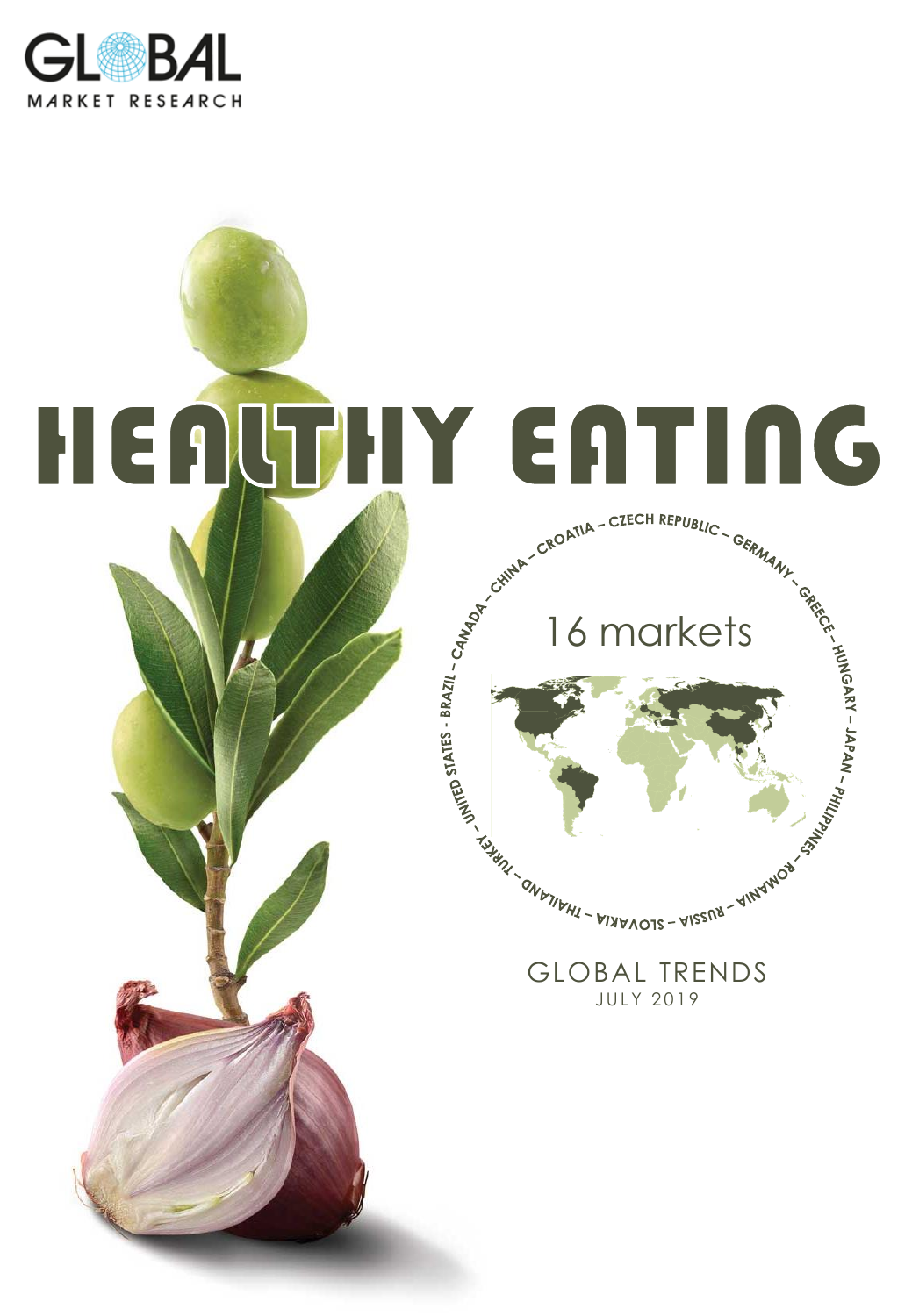#### **RESEARCH BACKGROUND**

Healthy eating is increasingly gaining importance in consumers' life worldwide. After conducting an exploratory qualitative study in 9 countries, GLOBAL decided to dig deeper into the findings, **understand attitudes towards healthy eating and highlight differences in consumer motives across 16 countries in 4 continents.**

The project was coordinated by GLOBAL LINK.

#### **RESEARCH GOALS**

The purpose of the study is to better understand habits and attitudes towards healthy eating by **quantifying trends** detected in our recent exploratory study. The areas examined include:

- Attitudes / habits towards healthy eating
- Trends within healthy eating
- Opportunities and threats
- Differences between different demographic profile
- Differences between countries and markets

### **METHODOLOGY**

#### **CAWI (Computer Assisted Web Interviewing)**

The research was conducted between June 28 – July 19 with **500 participants in each of 16 countries : total sample 8,000.** The respondents were consumers aged 18-65 concerned with healthy eating. The field was centrally managed to ensure that any issues would be promptly addressed.

# **HIGHLIGHT RESULTS**



**PERCEIVED HEALTH CONDITION EXCELLENT / VERY GOOD**

> $GLOBAL$   $44%$ NORTH AMERICA 52% SOUTH AMERICA 51% ASIA  $46%$ EUROPE \_ 38%

**EUROPEANS PERCEIVE** THEMSELVES TO BE **THE LEAST HEALTHY**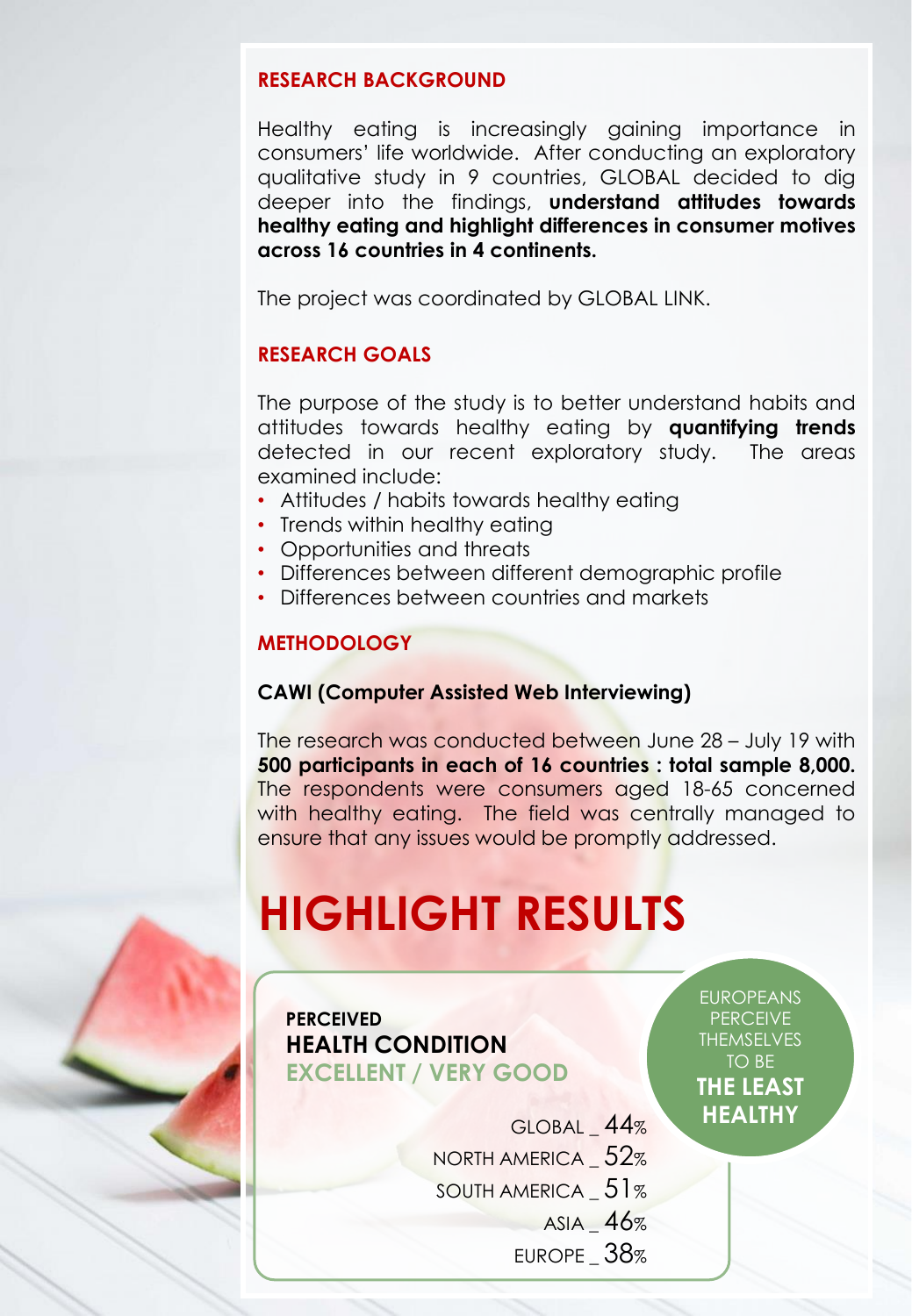



## **HEALTHY EATING MEANS TO ME… [TOP 5]**

|                                |            |     | <b>NORTH</b> | <b>SOUTH</b>                       |     |
|--------------------------------|------------|-----|--------------|------------------------------------|-----|
|                                |            |     |              | GLOBAL EUROPE AMERICA AMERICA ASIA |     |
| More fruits and<br>vegetables  | 68%        | 70% | 64%          | 85%                                | 62% |
| Well balanced<br>diet          | 66%        | 68% | 61%          | 70%                                | 65% |
| Eating fresh 60% $67\%$ 58%    |            |     |              | 63%                                | 51% |
| Low sugar                      | $52\%$ 62% |     | 45%          | 54%                                | 42% |
| Home made<br>food              | 50%        | 55% | 45%          | 62%                                | 43% |
| ORGANIC FOOD [35%] in BOTTOM 5 |            |     |              |                                    |     |